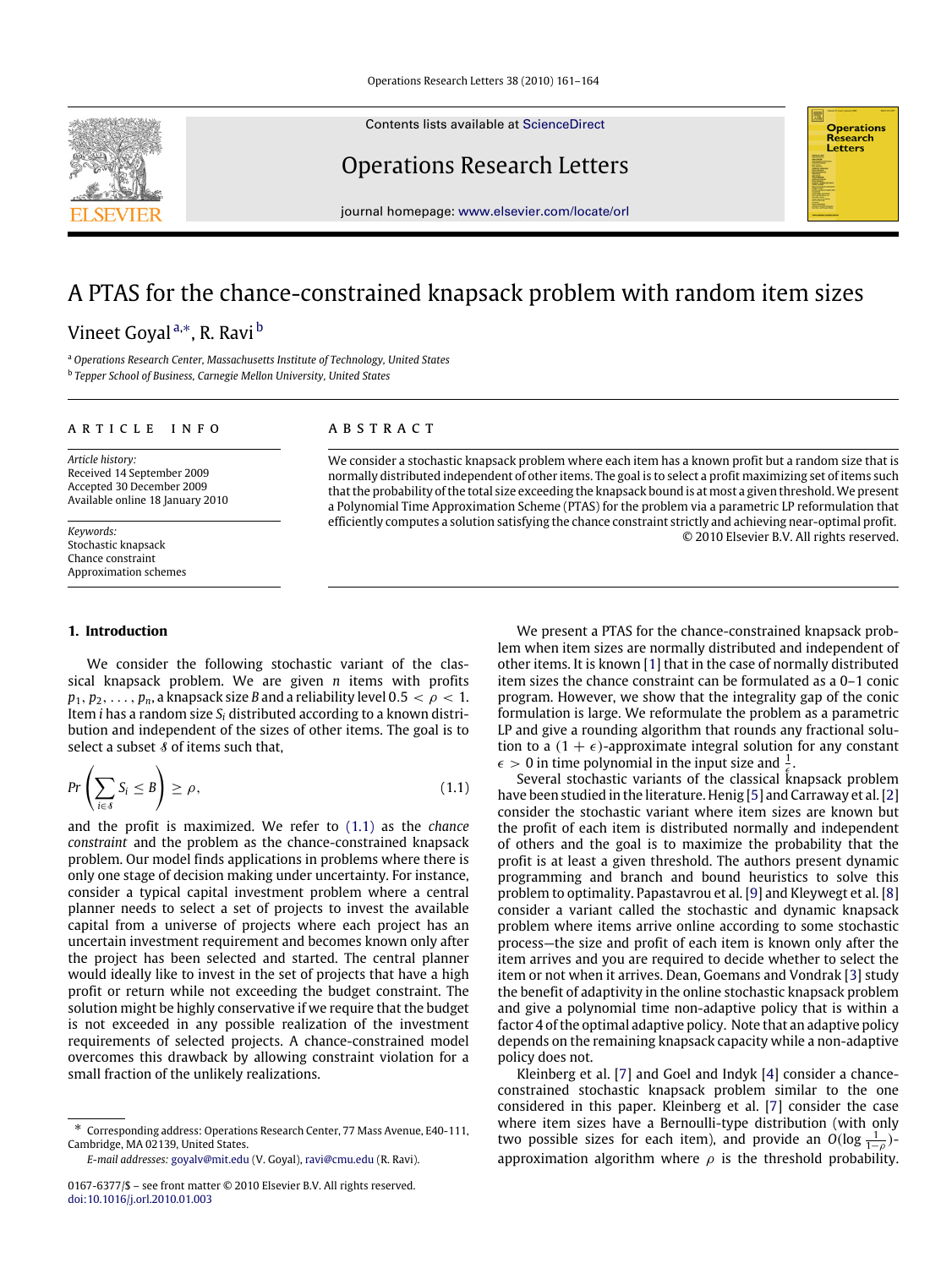Goel and Indyk [\[4\]](#page-3-7) provide a PTAS for the case when item sizes have Poisson or exponential distribution. However, the algorithm in [\[4\]](#page-3-7) violates the chance constraint by a factor of  $(1 + \epsilon)$ . In contrast, we present a PTAS for the case when item sizes are normally distributed while satisfying the chance constraint strictly.

#### **2. Conic integer formulation**

We consider the case when each item *j* has a normally distributed size with mean *a<sup>j</sup>* and standard deviation σ*<sup>j</sup>* independent of the other items. Let  $x_i$  denote whether item *j* has been selected or not. Then the stochastic knapsack problem can be formulated as follows:

$$
\max\left\{\sum_{j=1}^n p_j x_j \middle| Pr\left(\sum_j S_j x_j \leq B\right) \geq \rho, x \in \{0, 1\}^n\right\}.
$$
 (2.1)

We simplify the probabilistic constraint as follows:

$$
Pr\left(\sum_{j} S_{j}x_{j} \leq B\right) = Pr\left(\frac{\sum_{j}\left(S_{j}x_{j} - a_{j}x_{j}\right)}{\sqrt{\sum_{j}\sigma_{j}^{2}x_{j}^{2}}} \leq \frac{B - \sum_{j} a_{j}x_{j}}{\sqrt{\sum_{j}\sigma_{j}^{2}x_{j}^{2}}}\right)
$$

$$
= Pr\left(Z \leq \frac{B - \sum_{j} a_{j}x_{j}}{\sqrt{\sum_{j}\sigma_{j}^{2}x_{j}^{2}}}\right),
$$

where  $Z = \left( \frac{\sum_j (S_j x_j - a_j x_j)}{\sqrt{a_j a_j}} \right)$  $\sqrt{\sum_j \sigma_j^2 x_j^2}$ ! . Since the item sizes are normally

distributed and independent of other items, *Z* is a standard normal variable with mean 0 and standard deviation 1. Let  $\phi$  denote the cumulative distribution function of the standard normal variate. Therefore, the probabilistic constraint can be rewritten as follows.

$$
Pr\left(Z \leq \frac{B - \sum_{j} a_{j}x_{j}}{\sqrt{\sum_{j} \sigma_{j}^{2}x_{j}^{2}}}\right) \geq \rho \Rightarrow \frac{B - \sum_{j} a_{j}x_{j}}{\sqrt{\sum_{j} \sigma_{j}^{2}x_{j}^{2}}} \geq \phi^{-1}(\rho).
$$

Therefore, we can reformulate [\(2.1\)](#page-1-0) as:

$$
\max \left\{ \sum_{j=1}^{n} p_j \cdot x_j \middle| \phi^{-1}(\rho) \sqrt{\sum_j \sigma_j^2 x_j^2} + \sum_j a_j x_j \leq B, x \in \{0, 1\}^n \right\}.
$$
\n(2.2)

If we relax the 0–1 constraints on  $x_j$  to  $0 \le x_j \le 1$  for all  $j = 1, \ldots, n$ , the formulation in [\(2.2\)](#page-1-1) is a second order conic program and can be solved in polynomial time since  $\phi^{-1}(\rho) \geq 0$ for  $\rho \geq 0.5$ . Note that we assume that  $\rho > 0.5$  since for  $\rho = 0.5$ ,  $\phi^{-1}(\rho) = 0$  and the conic constraint in [\(2.2\)](#page-1-1) reduces to a linear constraint which implies that the chance-constrained knapsack problem with normally distributed item sizes is equivalent to the deterministic knapsack problem where each item size is fixed at its expected size. Furthermore, we also require that  $\rho$  is strictly less than 1 as  $\phi^{-1}(1)$  is unbounded and the trivial solution  $x = 0$  is the only feasible solution (assuming  $\sigma_i > 0$  for all  $j = 1, \ldots, n$ ). We show in the following example that the integrality gap of the conic  $\bar{a}$ relaxation is  $\Omega(\sqrt{n}).$ 

**Large integrality gap example.** Consider the following instance:  $p_j = \sigma_j = 1, a_j = 1/\sqrt{n}$  for all  $j = 1, \ldots, n$ . Also, let the knapsack bound,  $B = 3$ , and the probability threshold,  $\rho = 0.95$ . Note that  $\phi^{-1}(0.95) \simeq 1.645$ . It is easy to observe that any integral solution includes at most three items. Consider the conic constraint for any solution that contains four items.

$$
4 \cdot \frac{1}{\sqrt{n}} + \phi^{-1}(0.95) \cdot \sqrt{4} = \frac{4}{\sqrt{n}} + 3.29 > 3,
$$

which implies that any solution containing four items does not satisfy the conic constraint. Therefore, the integral optimal profit is at most 3. Now, consider the fractional solution  $x_j = \frac{1}{\sqrt{n}}$ . Then,

$$
\sum_{j=1}^{n} a_j x_j + \phi^{-1}(\rho) \sqrt{\sum_{j=1}^{n} \sigma_j^2 x_j^2} = 1 + \phi^{-1}(\rho) < 3.
$$

<span id="page-1-0"></span>Therefore, the fractional solution is feasible and the optimal Therefore, the fractional solution is feasible and the optimal fractional profit is at least  $\sqrt{n}$  which shows that the integrality gap of the conic formulation is  $\Omega(\sqrt{n})$ .

#### **3. Parametric LP reformulation**

We reformulate the second order conic program as a parametric LP and obtain a PTAS for the chance-constrained knapsack problem. Suppose we know that the sum of mean sizes of the items selected in an optimal solution is  $\mu^*$ . Then, the conic constraint in [\(2.2\)](#page-1-1) can be expressed as,

<span id="page-1-2"></span>
$$
\sum_{j} a_j x_j \le \mu^*
$$
\n
$$
\left(\phi^{-1}(\rho)\right)^2 \left(\sum_{j} \sigma_j^2 x_j^2\right) \le (B - \mu^*)^2
$$
\n(3.1)

Since  $x_j^2 = x_j$  for  $x_j \in \{0, 1\}$ , we can simplify [\(3.1\)](#page-1-2) to:  $\left(\phi^{-1}(\rho)\right)^2 \left(\sum_j \sigma_j^2 x_j\right) \leq (B - \mu^*)^2$ . Therefore, we can formulate the chance-constrained knapsack problem as a parametric twodimensional knapsack problem where  $\mu$  is the parameter corresponding to the total mean size of the selected items. We consider powers of  $(1+\epsilon)$ , i.e.,  $(1+\epsilon)^j$ ,  $j = 0, \ldots, \log_{(1+\epsilon)} B$  for some constant  $\epsilon > 0$ , as different choices of the parameter  $\mu$ . Therefore, the number of different choices of  $\mu$  is  $O\left(\frac{\log B}{\epsilon}\right)$  which is polynomial in the input size.

<span id="page-1-1"></span>We also guess the value of optimal profit OPT by considering powers of  $(1 + \epsilon)$ . Let  $P = \sum_{j=1}^{n} p_j$ ; we consider  $O\left(\frac{\log P}{\epsilon}\right)$  different choices of OPT. At most  $\frac{1}{\epsilon}$  items can have profit greater than  $\epsilon$  OPT. Therefore, for each guess of OPT =  $(1+\epsilon)^j$  we consider all subsets of cardinality at most  $\frac{1}{\epsilon}$  of the items that have profit more than OPT to include in the solution. For each guess *O* of OPT and each choice of subset of items of individual profit more than  $\epsilon$ OPT, we solve a subproblem  $\Pi(S_1, S_2, 0)$  where  $S_2$  is the set of items whose profit is more than  $\epsilon \cdot 0$  and are included in the final solution and we are required to choose a subset of items from  $S_1 \subset [n]$  that maximizes the total profit. Let  $\Pi(S_1, S_2, O, \mu)$  denote the problem where the total mean size of all items selected from  $S_1$  is at most  $\mu$ . Therefore, we can formulate  $\Pi(S_1, S_2, O, \mu)$  as the following twodimensional knapsack problem:

<span id="page-1-4"></span><span id="page-1-3"></span>
$$
\max \sum_{j \in S_1} p_j x_j + \sum_{j \in S_2} p_j
$$
\n
$$
\sum_{j \in S_1} a_j x_j \le \mu
$$
\n
$$
(\phi^{-1}(\rho))^2 \left( \sum_{j \in S_1} \sigma_j^2 x_j \right)
$$
\n
$$
\le \left( B - \mu - \sum_{j \in S_2} a_j \right)^2 - \left( \phi^{-1}(\rho) \right)^2 \left( \sum_{j \in S_2} \sigma_j^2 \right)
$$
\n
$$
x_j \in \{0, 1\}
$$
\n(3.3)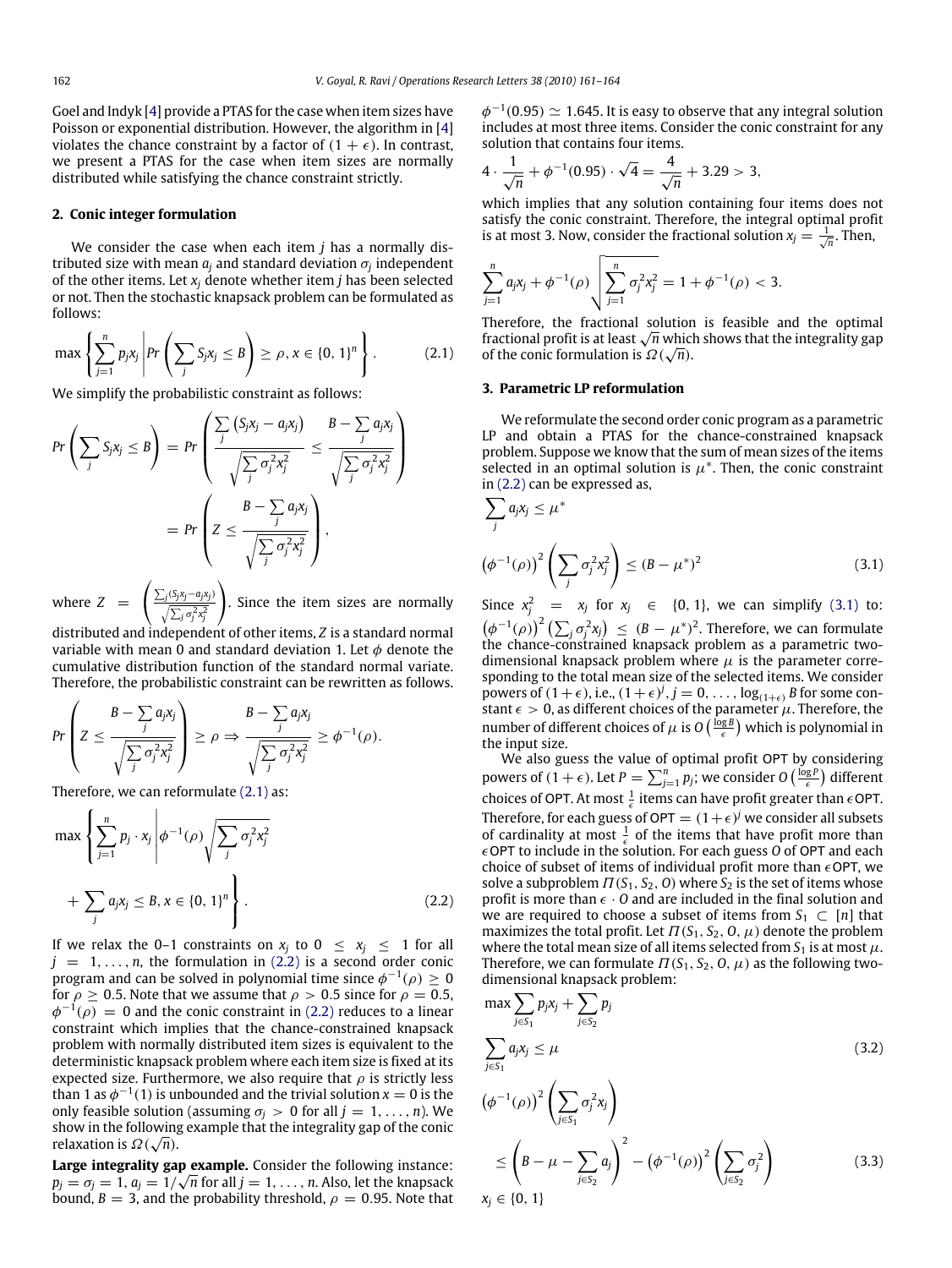<span id="page-2-0"></span>Algorithm A for Chance-constrained Knapsack Problem. **Input:** Given *n* items where item *j* has profit  $p_i$  and a normally distributed size with mean  $a_i$  and standard deviation  $\sigma_i$ , knapsack size B, reliability level  $0.5 < \rho < 1$  and a constant  $\epsilon > 0$ . Let  $p_m = \min_{j \in [n]} p_j, P = \sum_{i \in [n]} p_j.$ Initialize  $N_1 = |\log_{1+\epsilon} p_m|, N_2 = [\log_{1+\epsilon} P], x_{\mathcal{A}} = 0, P_{\mathcal{A}} \leftarrow 0.$ 1. For  $t = N_1, ..., N_2$ , (a) Let  $O = (1 + \epsilon)^t$  and let  $S_{\epsilon} = \{j \in [n] | p_j \ge \epsilon \cdot O \}$ . (b) For each set  $S \subset S_{\epsilon}$  such that  $|S| < \frac{1}{\epsilon}$ , i. Solve  $\Pi([n] \setminus S_{\epsilon}, S, O)$  and let  $x_S$  denote the integral solution returned by  $\mathcal{A}(\Pi)$ ii. If  $P_{\mathcal{A}} < p^T x_S$ , then  $x_{\mathcal{A}} \leftarrow x_S$  and  $P_{\mathcal{A}} \leftarrow p^T x_S$ . 2. Return the solution  $x_{\mathcal{A}}$ .

Fig. 1. Algorithm A for chance-constrained Knapsack problem.

<span id="page-2-1"></span>Algorithm  $A(\Pi)$  for  $\Pi(S_1, S_2, O)$ . Let  $\mu_{min} = \min_{j \in S_1} a_j$ . Initialize  $N_l = \lfloor \log_{1+\epsilon} \mu_{min} \rfloor, N_h = \lceil \log_{1+\epsilon} B \rceil, x_s = 0, P_s \leftarrow 0$ . 1. For  $t = N_1, ..., N_h$ , (a) Let  $\mu = (1 + \epsilon)^t$  and let  $\tilde{x}(\mu)$  be a basic optimal solution for  $\Pi(S_1, S_2, O, \mu)$ . (b) Using Lemma 3.1 find an integral solution  $\hat{x}(\mu)$  such that  $\sum_{i=1}^n p_j \cdot \hat{x}(\mu)_j \geq \sum_{i=1}^n p_j \cdot \tilde{x}(\mu)_j - 2\epsilon \cdot O$ (c) If  $P_s < \sum_{j \in S_1} p_j \hat{x}(\mu)_j + \sum_{j \in S_2} p_j$ , then  $\begin{array}{rcl} x_s \leftarrow & \hat{x}(\mu) \\ P_s \leftarrow & \sum_{j \in S_1} p_j \hat{x}(\mu)_j + \sum_{j \in S_2} p_j \end{array}$ 2. Return the solution  $x_s$ 



Algorithm A for the Chance-constrained Knapsack Problem is described in [Fig. 1](#page-2-0) and Algorithm  $A(\Pi)$  for  $\Pi(S_1, S_2, 0, \mu)$  is described in [Fig. 2.](#page-2-1)

In the following lemma, we show that we can find a good integral solution to the problem  $\Pi(S_1, S_2, 0, \mu)$ .

<span id="page-2-5"></span>**Lemma 3.1.** *Consider the problem*  $\Pi$ (*S*<sub>1</sub>, *S*<sub>2</sub>, *O*,  $\mu$ ) *such that*  $p_j \leq$  $\epsilon$  · *O* for all  $j \in S_1$ . If  $P^*$  is the optimal profit for  $\Pi(S_1, S_2, 0, \mu)$ , *then there is a polynomial time algorithm to find a feasible set of items whose profit is at least*  $(P^* - 2\epsilon \cdot 0)$ *.* 

**Proof.** Consider the two-dimensional knapsack formulation of  $\Pi(S_1, S_2, O, \mu)$  and consider a basic optimal solution  $\tilde{x}$  of the LP relaxation. Since there are only two constraints other than the bound constraints, at least  $(|S_1| - 2)$  bound constraints must be tight for *x*˜. Therefore, at least(|*S*1|−2) variables out of |*S*1| variables are integral in any basic optimal solution. Let  $j_1, j_2 \in S$  such that  $\tilde{x}_{j_1}, \tilde{x}_{j_2}$  are fractional. We know that  $p_j \leq \epsilon \cdot 0$  for all  $j \in S_1$ . Consider the following solution,  $\hat{x}$  where for any  $j \in S$ ,  $\hat{x}$ <sup>*j*</sup> = 0 if  $j = j_1, j_2$  and  $\hat{x}_j = \tilde{x}_j$  otherwise. Clearly,  $\hat{x}$  is an integral solution and  $\sum_{i \in S} p_i \hat{x}_i \geq \sum_{i \in S} p_i \tilde{x}_i - 2\epsilon \cdot 0$ . Therefore, we obtain an integral  $\sum_{j\in S_1} p_j\hat{\chi}_j \geq \sum_{j\in S_1} p_j\tilde{\chi}_j - 2\epsilon\cdot 0.$  Therefore, we obtain an integral *s* olution such that  $\sum_{j \in S_1} p_j \hat{x}_j + \sum_{j \in S_2} p_j \ge P^* - 2\epsilon \cdot 0$ . ■

In the following lemma we show that for an appropriately chosen value of *O* and  $\mu$  and subsets  $S_1, S_2 \subset [n]$ , the problem  $\Pi(S_1, S_2, 0, \mu)$  has optimal profit at least  $\textsf{OPT}/(1+\epsilon)$ .

<span id="page-2-4"></span>**Lemma 3.2.** *Let S*<sup>∗</sup> *be the set of items selected by an optimal solution and let* OPT  $= \sum_{i \in S^*} p_i$ . Consider l, such that  $(1 + \epsilon)^{l-1} \leq \textsf{OPT} <$ 

 $(1 + \epsilon)^l$ . Let  $0 = (1 + \epsilon)^l$  and let,  $S_{\epsilon} = \{i \in [n] | p_i \ge \epsilon \cdot 0\}$ ,  $S_1 = [n] \setminus S_{\epsilon}$ , and  $S_2 = S_{\epsilon} \cap S^*$ . Then the optimal profit for the *problem*  $\Pi$  ( $S_1$ ,  $S_2$ ,  $O$ ) *is at least*  $OPT/(1 + \epsilon)$ *.* 

**Proof.** Let  $\mu^* = \sum_{j \in S^*} a_j$ ,  $\mu^1 = \sum_{j \in S_1 \cap S^*} a_j$ ,  $\mu^2 = \sum_{j \in S_2} a_j$  and let *k* be such that  $(1+\epsilon)^{k-1} \leq \mu^1 < (1+\epsilon)^k$ . Let  $\beta = (1+\epsilon)^{k-1}$  and we consider the problem  $\Pi(S_1, S_2, O, \beta)$ . Consider the following fractional solution,  $\tilde{x}$  for  $\Pi(S_1, S_2, O, \beta)$  where  $\tilde{x}_j = \frac{1}{1+\epsilon}$  for all *j* ∈  $S_1$  ∩  $S^*$  and 0 otherwise. We first show that  $\tilde{x}$  is a feasible fractional solution for  $\Pi(\mathcal{S}_1, \mathcal{S}_2, 0, (1+\epsilon)^{k-1})$ . It is easy to observe that  $\tilde{x}$  satisfies [\(3.2\)](#page-1-3) as  $\sum_{j \in S_1} a_j \tilde{x}_j = \sum_{j \in S_1 \cap S^*} a_j \cdot \frac{1}{1+\epsilon} = \frac{\mu^1}{1+\epsilon} \leq \beta$ . Also,

<span id="page-2-3"></span><span id="page-2-2"></span>
$$
(\phi^{-1}(\rho))^{2} \cdot \left(\sum_{j\in S_{1}} \sigma_{j}^{2} \tilde{\chi}_{j}\right) = (\phi^{-1}(\rho))^{2} \cdot \left(\sum_{j\in S_{1}\cap S^{*}} \sigma_{j}^{2} \cdot \frac{1}{1+\epsilon}\right)
$$
  

$$
\leq \frac{(B-\mu^{*})^{2} - (\phi^{-1}(\rho))^{2} \cdot \left(\sum_{j\in S_{2}} \sigma_{j}^{2}\right)}{1+\epsilon}
$$
  

$$
= \frac{(B-\mu^{1}-\mu^{2})^{2} - (\phi^{-1}(\rho))^{2} \cdot \left(\sum_{j\in S_{2}} \sigma_{j}^{2}\right)}{1+\epsilon}
$$
  

$$
\leq \frac{(B-\beta-\mu^{2})^{2} - (\phi^{-1}(\rho))^{2} \cdot \left(\sum_{j\in S_{2}} \sigma_{j}^{2}\right)}{1+\epsilon}
$$
  

$$
\leq \frac{(3.5)^{2}}{\epsilon}
$$